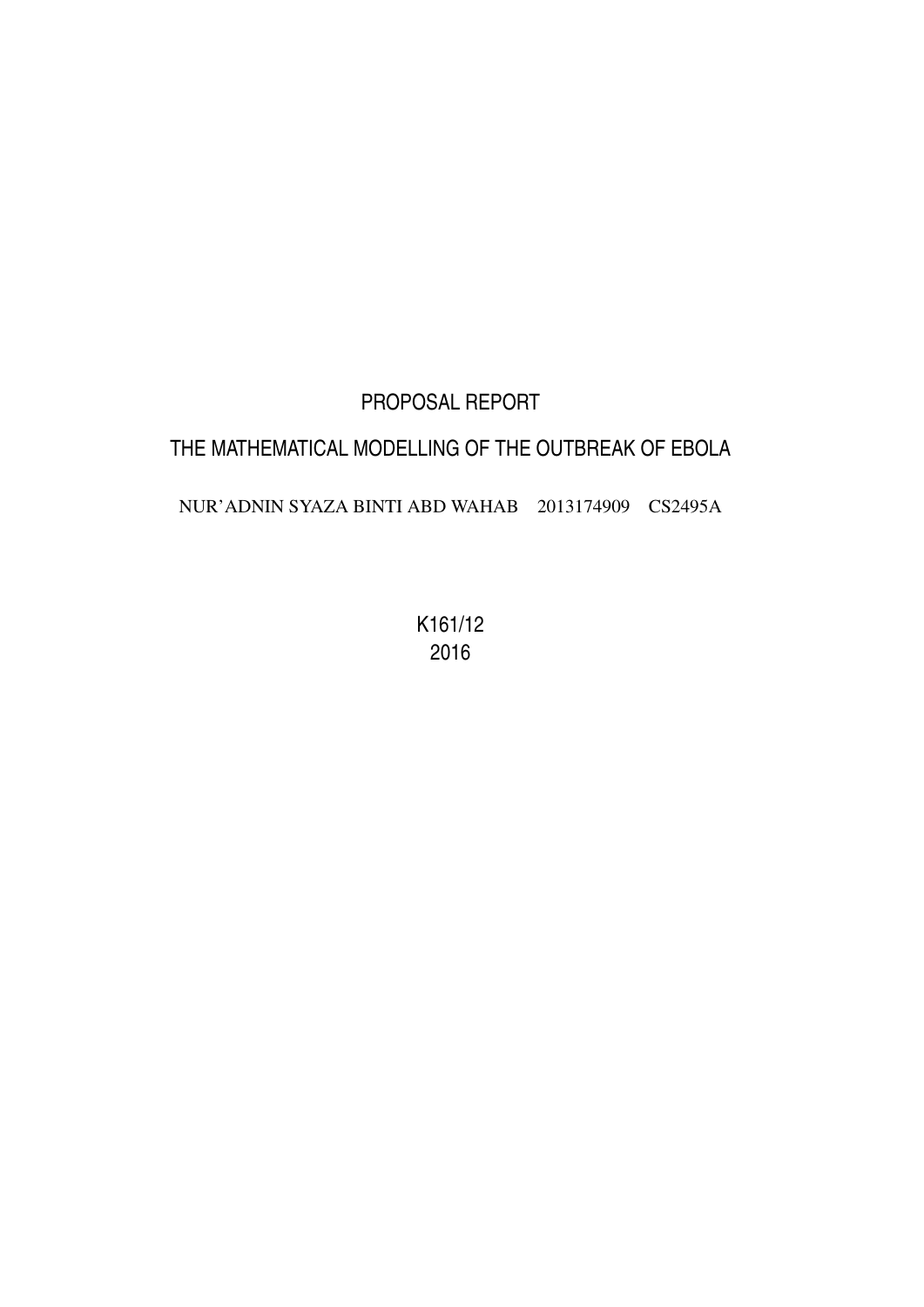

# UNIVERSITI TEKNOLOGI MARA

# PROPOSAL REPORT (MAT 530)

## THE MATHEMATICAL MODELLING OF THE OUTBREAK OF EBOLA

# NUR'ADNIN SYAZA BINTI ABD WAHAB 2013174909 CS2495A

# SUPERVISOR: PUAN ZATI IWANI ABDUL MANAF

Bachelor of Science (Hons.) Mathematics Center of Mathematics Studies Faculty of Computer and Mathematical Sciences

2016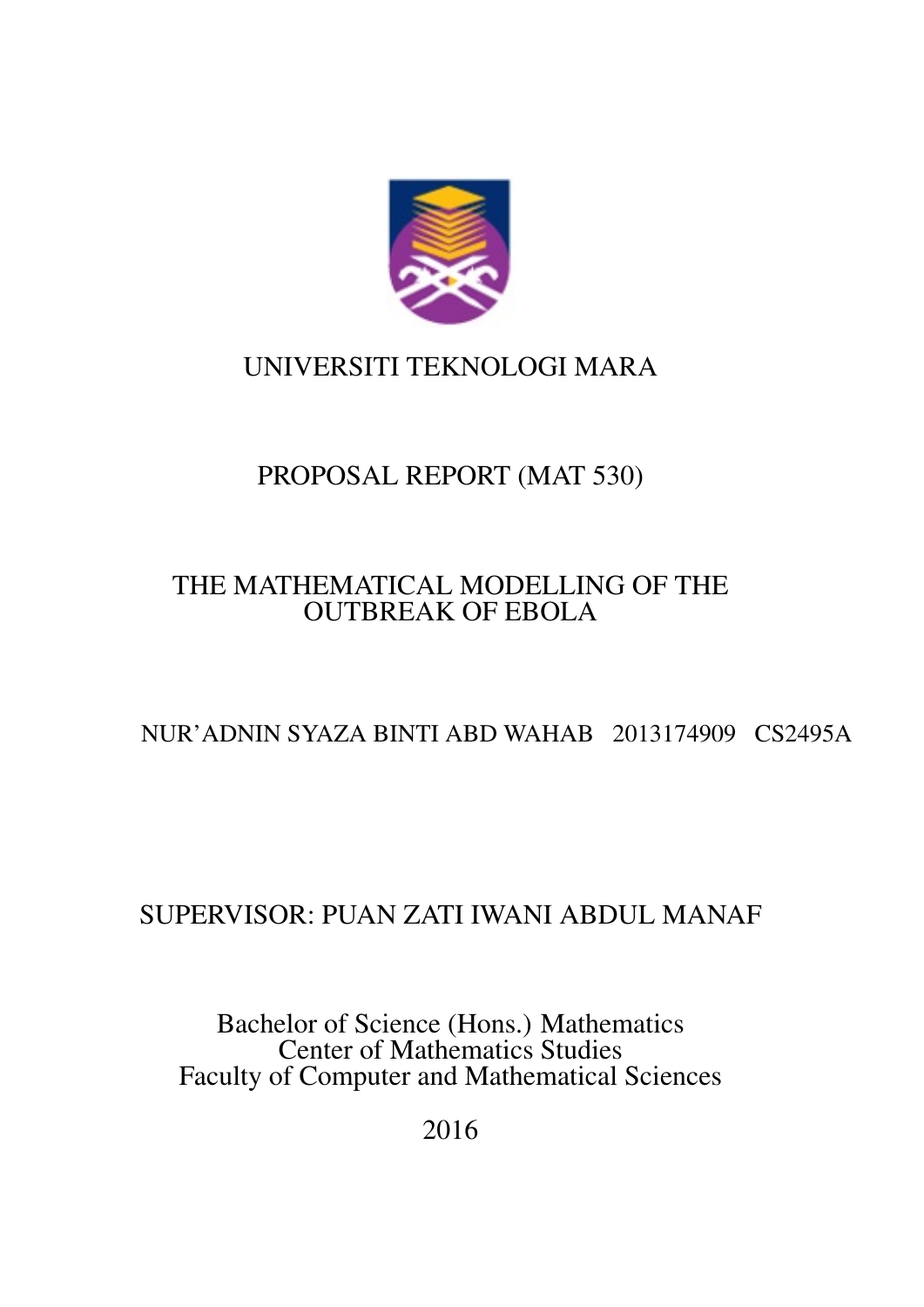### TABLE OF CONTENTS

<span id="page-2-0"></span>

|                 |                                                                                                                                                                                                                                                                                                                                              | <b>TABLE OF CONTENTS</b>             | <b>ii</b>      |  |  |  |  |  |  |  |  |
|-----------------|----------------------------------------------------------------------------------------------------------------------------------------------------------------------------------------------------------------------------------------------------------------------------------------------------------------------------------------------|--------------------------------------|----------------|--|--|--|--|--|--|--|--|
|                 |                                                                                                                                                                                                                                                                                                                                              |                                      | iii            |  |  |  |  |  |  |  |  |
|                 | <b>LIST OF FIGURES</b><br><b>LIST OF TABLES</b><br><b>INTRODUCTION</b><br>3<br>PROBLEM STATEMENT<br><b>OBJECTIVE</b><br>SIGNIFICANT OF THE PROJECT<br><b>SCOPE OF THE PROJECT</b><br>DEFINITION OF TERMS AND CONCEPTS<br>5<br><b>LITERATURE REVIEW</b><br>6<br>METHODOLOGY<br>8.1<br>APPLYING THE SIR MODEL<br>8.2<br><b>DATA COLLECTION</b> |                                      | iv             |  |  |  |  |  |  |  |  |
| $\mathbf{1}$    |                                                                                                                                                                                                                                                                                                                                              |                                      | $\mathbf{1}$   |  |  |  |  |  |  |  |  |
| $\overline{2}$  |                                                                                                                                                                                                                                                                                                                                              |                                      |                |  |  |  |  |  |  |  |  |
| 3               |                                                                                                                                                                                                                                                                                                                                              |                                      | 3              |  |  |  |  |  |  |  |  |
| $\overline{4}$  |                                                                                                                                                                                                                                                                                                                                              |                                      | $\overline{4}$ |  |  |  |  |  |  |  |  |
| $5\overline{)}$ |                                                                                                                                                                                                                                                                                                                                              |                                      | $\overline{4}$ |  |  |  |  |  |  |  |  |
| 6               |                                                                                                                                                                                                                                                                                                                                              |                                      |                |  |  |  |  |  |  |  |  |
| $\tau$          |                                                                                                                                                                                                                                                                                                                                              |                                      |                |  |  |  |  |  |  |  |  |
| 8               |                                                                                                                                                                                                                                                                                                                                              |                                      | 8              |  |  |  |  |  |  |  |  |
|                 |                                                                                                                                                                                                                                                                                                                                              |                                      | 8              |  |  |  |  |  |  |  |  |
|                 |                                                                                                                                                                                                                                                                                                                                              |                                      | 9              |  |  |  |  |  |  |  |  |
|                 |                                                                                                                                                                                                                                                                                                                                              | 8.3 PARAMETER VALUES                 | 9              |  |  |  |  |  |  |  |  |
|                 | 8.4                                                                                                                                                                                                                                                                                                                                          | <b>INITIAL NUMBERS OF INFECTIVES</b> | 10             |  |  |  |  |  |  |  |  |
|                 | 8.5                                                                                                                                                                                                                                                                                                                                          | RESULTS AND DISCUSSION               | 10             |  |  |  |  |  |  |  |  |
| 9               | PROJECT BENEFIT                                                                                                                                                                                                                                                                                                                              |                                      |                |  |  |  |  |  |  |  |  |
| 10              | PROJECT SCHEDULING                                                                                                                                                                                                                                                                                                                           |                                      |                |  |  |  |  |  |  |  |  |
|                 | <b>REFERENCES</b>                                                                                                                                                                                                                                                                                                                            |                                      | 12             |  |  |  |  |  |  |  |  |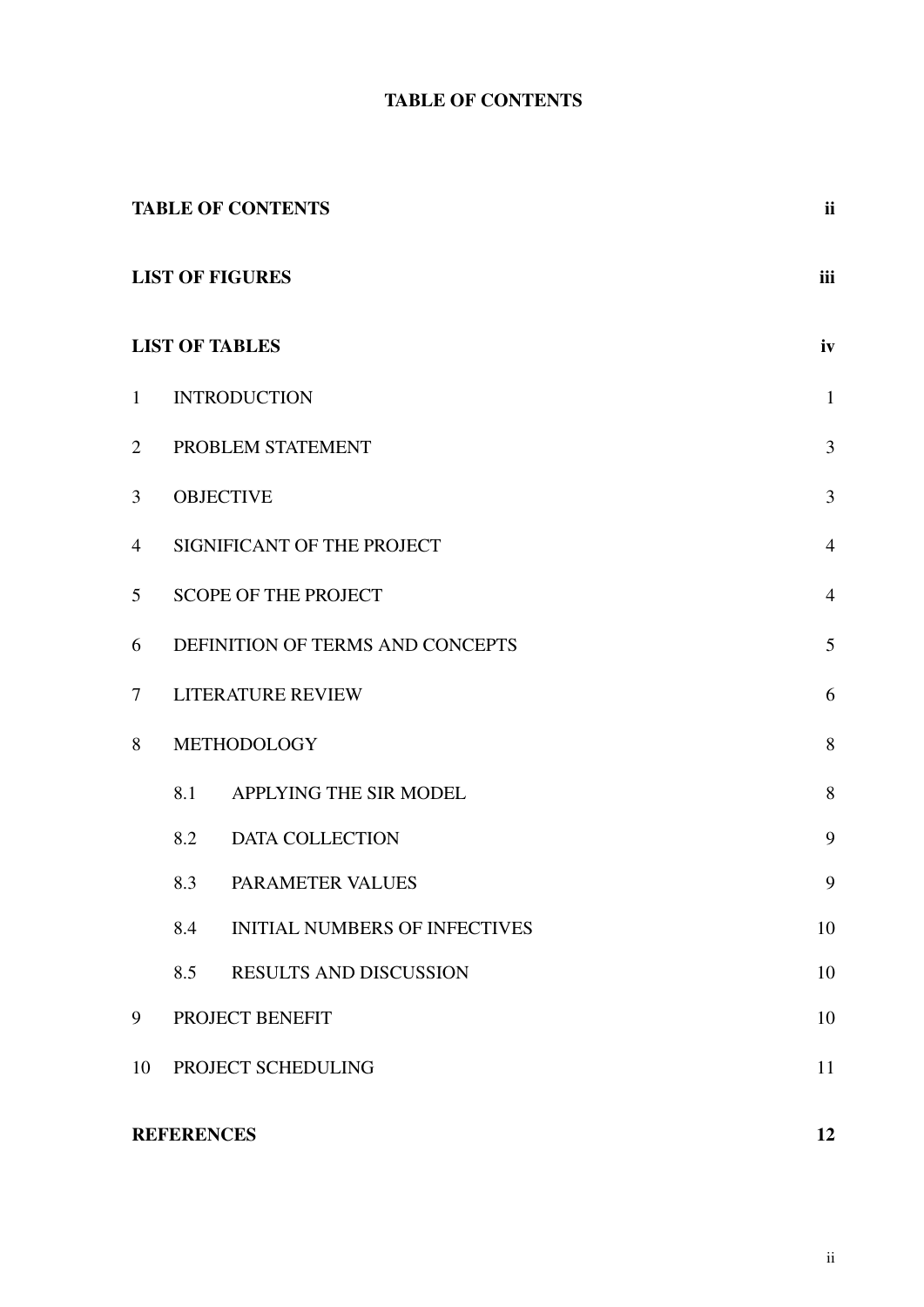### LIST OF FIGURES

<span id="page-3-0"></span>

| Figure 10.1 Project Schedule for MAT530                   |  |
|-----------------------------------------------------------|--|
| Figure 10.2 Project Schedule for MAT660 for next semester |  |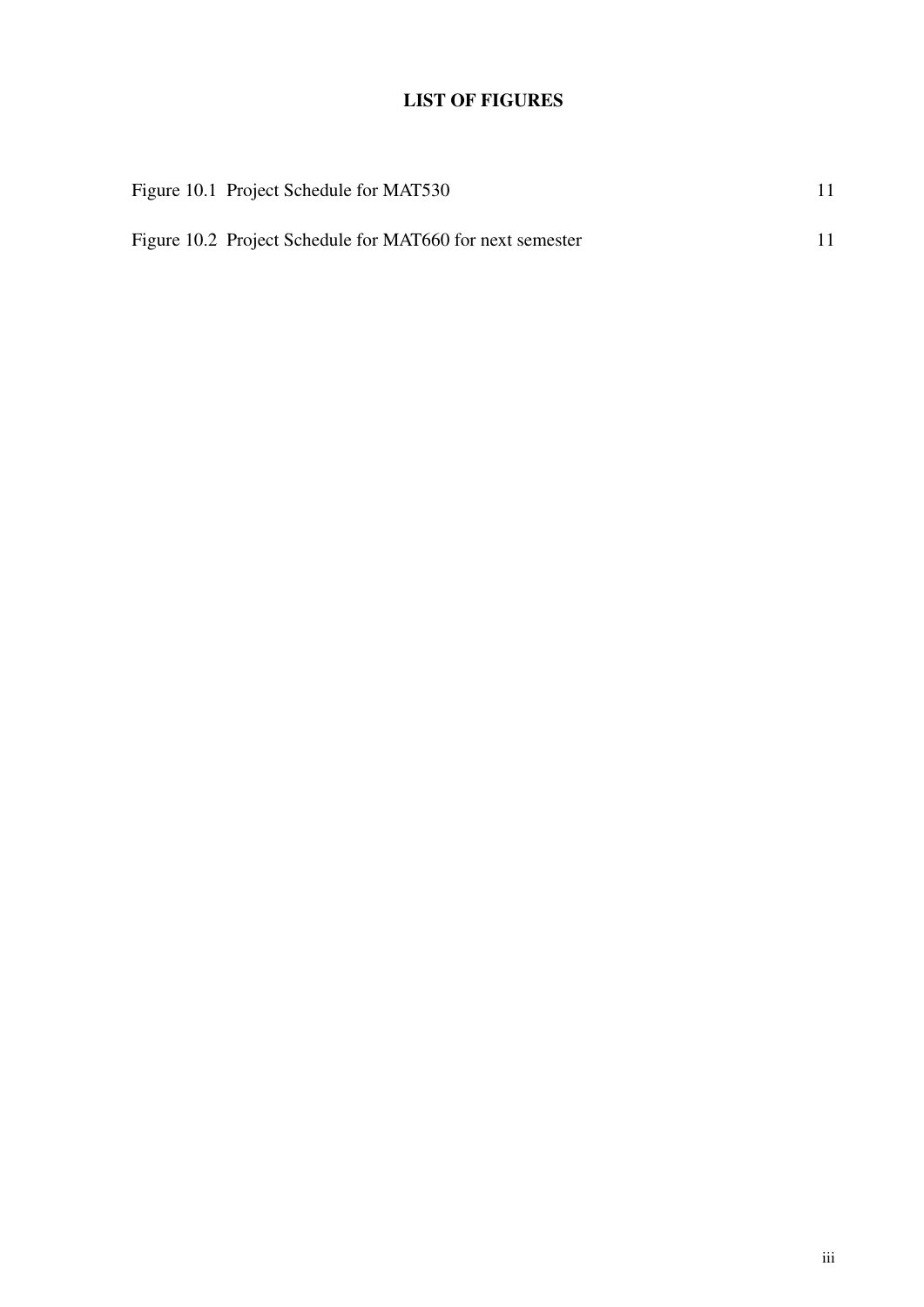### LIST OF TABLES

<span id="page-4-0"></span>

| Table 8.1 Table of the population and infection cases                 |  |
|-----------------------------------------------------------------------|--|
| Table 8.2 Table of percentage of infected, susceptible, and recovered |  |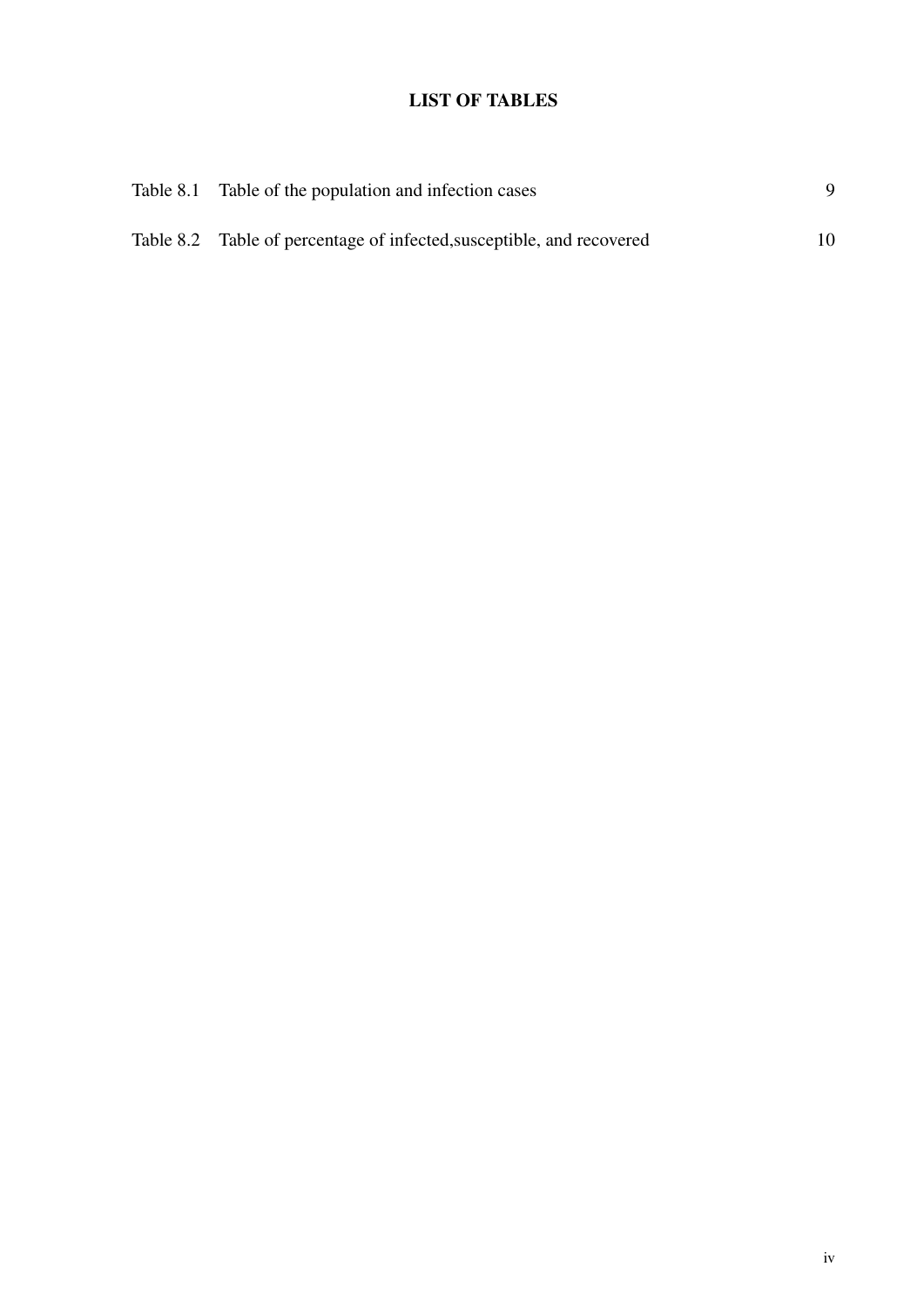#### <span id="page-5-0"></span>1 INTRODUCTION

Ebola Virus Disease (EVD),is a viral infection that is caused by a virus of the family Filoviridae, genus Ebolavirus. The period of incubation of Ebola is between 2-21 days, and the period of infection is 4-10 days. Ebola can be transmit through direct contact with the blood, skin, or body fluids of an infected individual or animal. Ebola virus found to be remain in semen for a period up to three months. Since 1976, from the observation of the outbreaks of Ebola virus it cannot be transmit naturally through air, water, and foods like influenza or diarrhea disease. Common symptoms of Ebola virus which are typically start two days until three weeks and the symptoms are fever, malaise, myalgia, sore throat,chest pain, hiccups, red eyes, weakness, diarrhea, stomach pain, vomiting, dehydration, dry and hacking cough, and appetite loss. It is difficult to diagnose the Ebola virus because it is usually misdiagnosed as typhoid and malaria. The body will undergo severe blood loss and coagulation abnormalities as the infection of EVD spreading. If it is not treated and diagnosed, usually death can occur in the second week of the symptoms and it also usually caused by a massive blood loss.

The Ebola Virus Disease outbreak has been declared by the World Health Organisation on 23 March 2014, firstly occurred in Yambuku, Zaire and it surrounding areas in 1976. Then the virus outbreak continue to spread in large number which is latest in Guinea, Liberia and Sierra Leone. The largest outbreak of EVD is in West Africa, with 3944 cases reported in 5 September 2014 ( World Health Organisation,2014). According to [Bekoe](#page-16-1) [\(2015\)](#page-16-1), from the first confirmed case recorded on 23 March 2014 which more than 18 months, at least 11,312 people have been reported died from the disease in six countries; Liberia, Sierra Leone, Guinea, Nigeria, Mali and US. The Ebola Virus Disease began in December, 2013 and it had killed a two years old boy in Guinea become the beginning of an outbreak that has killed for over 5000 people a year. This outbreak leaving hundreds of children becomes orphanages and thousands more are affected later.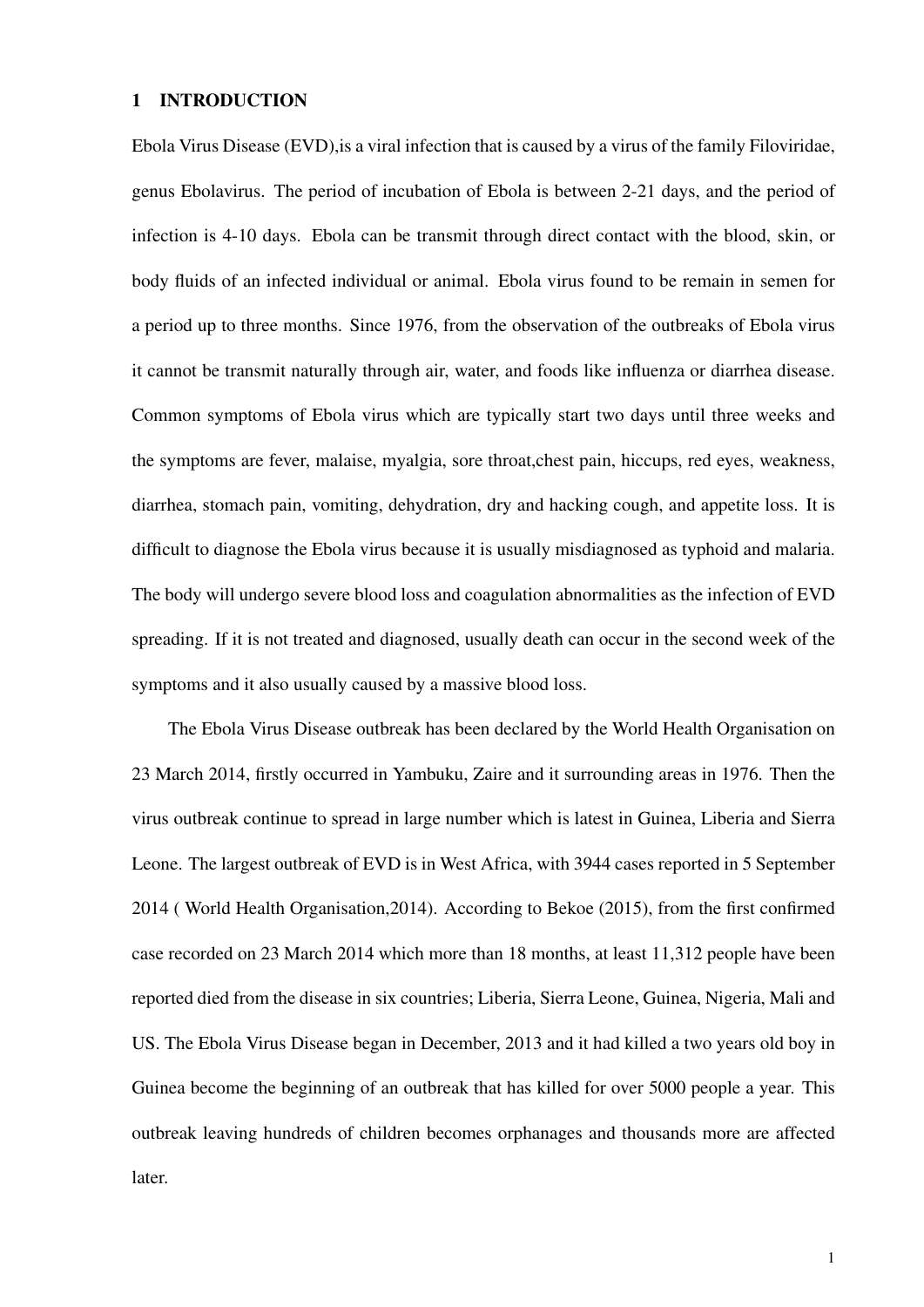Since the virus keep spreading through contacts and the mortality rate of 0.7 [World Health](#page-16-2) [Organisation](#page-16-2) [\(2014\)](#page-16-2), it is needed to understand the patterns and epidemiology of the disease. By these condition, mathematical model of the outbreaks of Ebola virus can be helpful as it is a platform for understanding the behavior of a dynamical system. The objectives is to understand better the mathematical dynamics of a infected population when an outbreaks occurs. Another goal is to use mathematical modeling to examine and to analyze the viral dynamics of the Ebola virus. To model this outbreak, the systems of differential equations is used. To study the known data, several distinct models will be used and each model is different depends on the parameters acquired. From the differs a model that fits the data will be choose.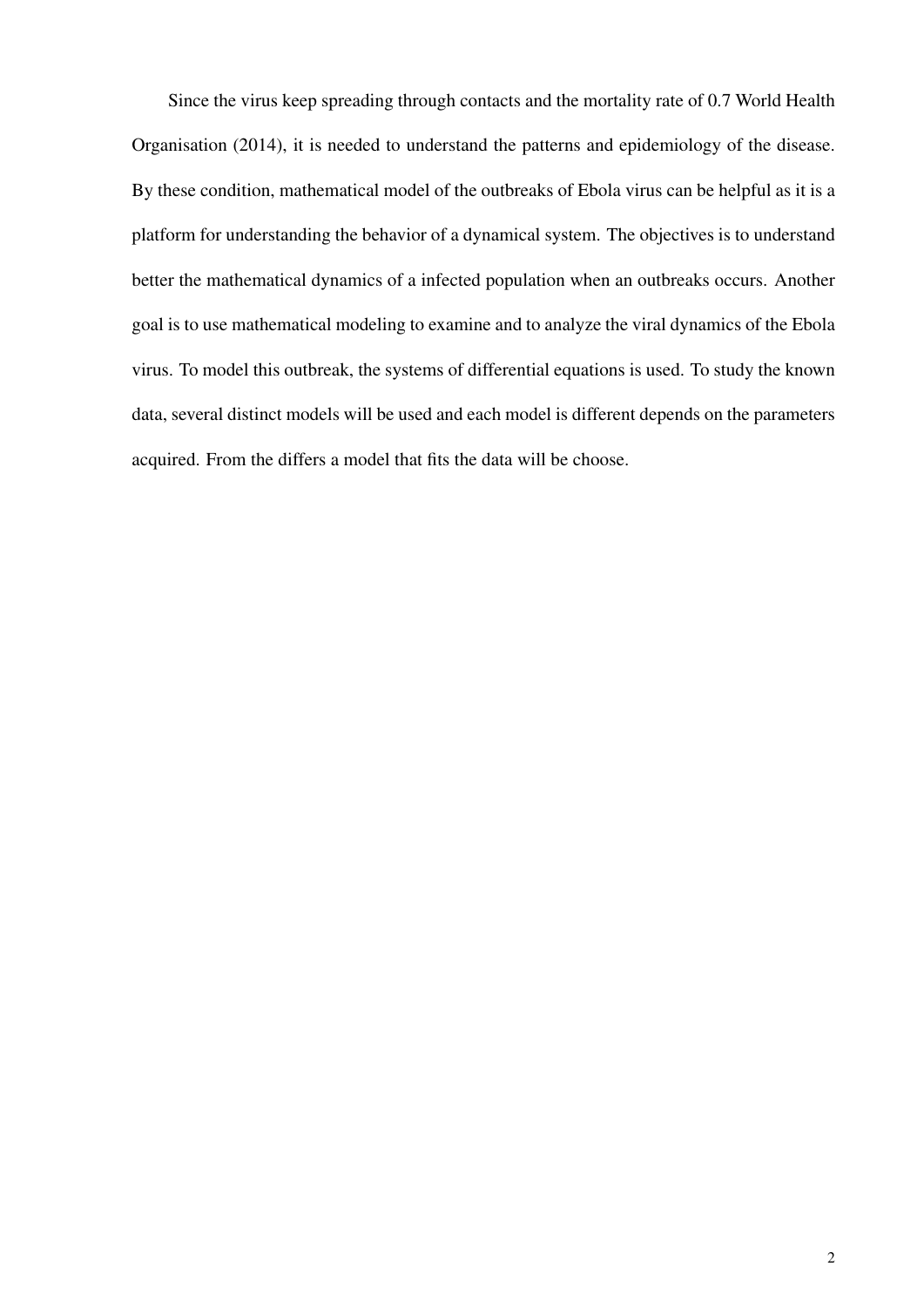#### <span id="page-7-0"></span>2 PROBLEM STATEMENT

Ebola Virus Disease (EVD), one of the deadliest human pathogens that is known currently and become the cause of the 2013-2015 Ebola epidemic in West Africa. According to the [Center](#page-16-3) [For Disease Control and Prevention](#page-16-3) [\(2015\)](#page-16-3), total cases resulted is at least 23,014 cases and total deaths occurred as in 4 March 2015 is 9,840 deaths. Ebola virus is a bioterrorism in class A and level four biosafety agent. Therefore, the research of Ebola virus needs facilities with the highest level of containment, highly trained personnel and strict control on access.

Due to the threat poses by the virus to the rest of the world and the most recent outbreak in Western Africa, the research of the Ebola specific immune system and into how the Ebola virus interacts with the host has increase significantly. It has led to a new development into the effects of the immune system behaviour and into how the virus functions. A mathematical analysis is applied to a model for Ebola viral dynamics to achieve further understanding of the viral dynamics during the course of infection.

Furthermore, the effects of Ebola virus outbreak that has occurred in Sierra Leone, Guinea, Zaire and Liberia has present the application of the standard SIR model to understand the 2014 Ebola virus. The effectiveness of the intervention of terms will be able to control the epidemic of the outbreak of the virus.

### <span id="page-7-1"></span>3 OBJECTIVE

The purpose of this project are

- 1. To apply SIR model to predict the outbreaks of Ebola virus
- 2. To determine the effect of the initial number of infectives of the population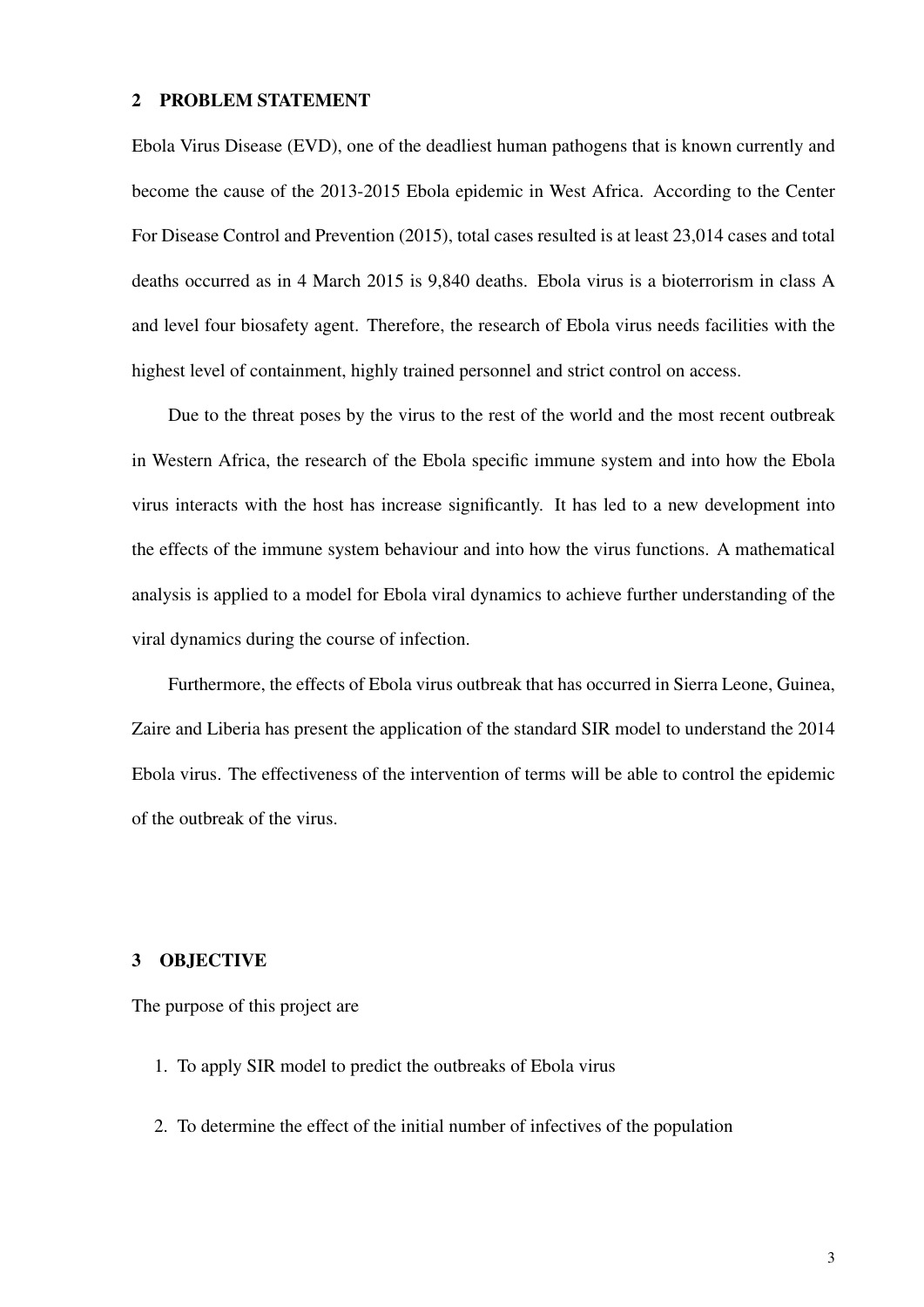### <span id="page-8-0"></span>4 SIGNIFICANT OF THE PROJECT

The study of the outbreaks of Ebola virus by using mathematical model is to forecast the progression of the epidemic of Ebola Virus Disease (EVD). This uncontrollable virus has caused a lot of deaths not just adult but children.

The finding of this project will improve the control practice and the survival of the people especially the one who suffered the disease. Further understanding of the viral dynamics of Ebola virus will also control the number of dead individual in a population.

In addition, this study will also help me in understanding better about the disease and how it is actually spreads out in the population. This project either improving my knowledge in mathematics by applying mathematical model in the study.

### <span id="page-8-1"></span>5 SCOPE OF THE PROJECT

In the proposal study , I will only investigate the outbreaks of Ebola virus by applying the mathematical model. The data has been collected and it cover the area in the continent of Africa, on Sierra Leone that was recorded by [\(World Health Organisation, 2015\)](#page-16-4). The calculation will be done by using dissolve tool of maple software.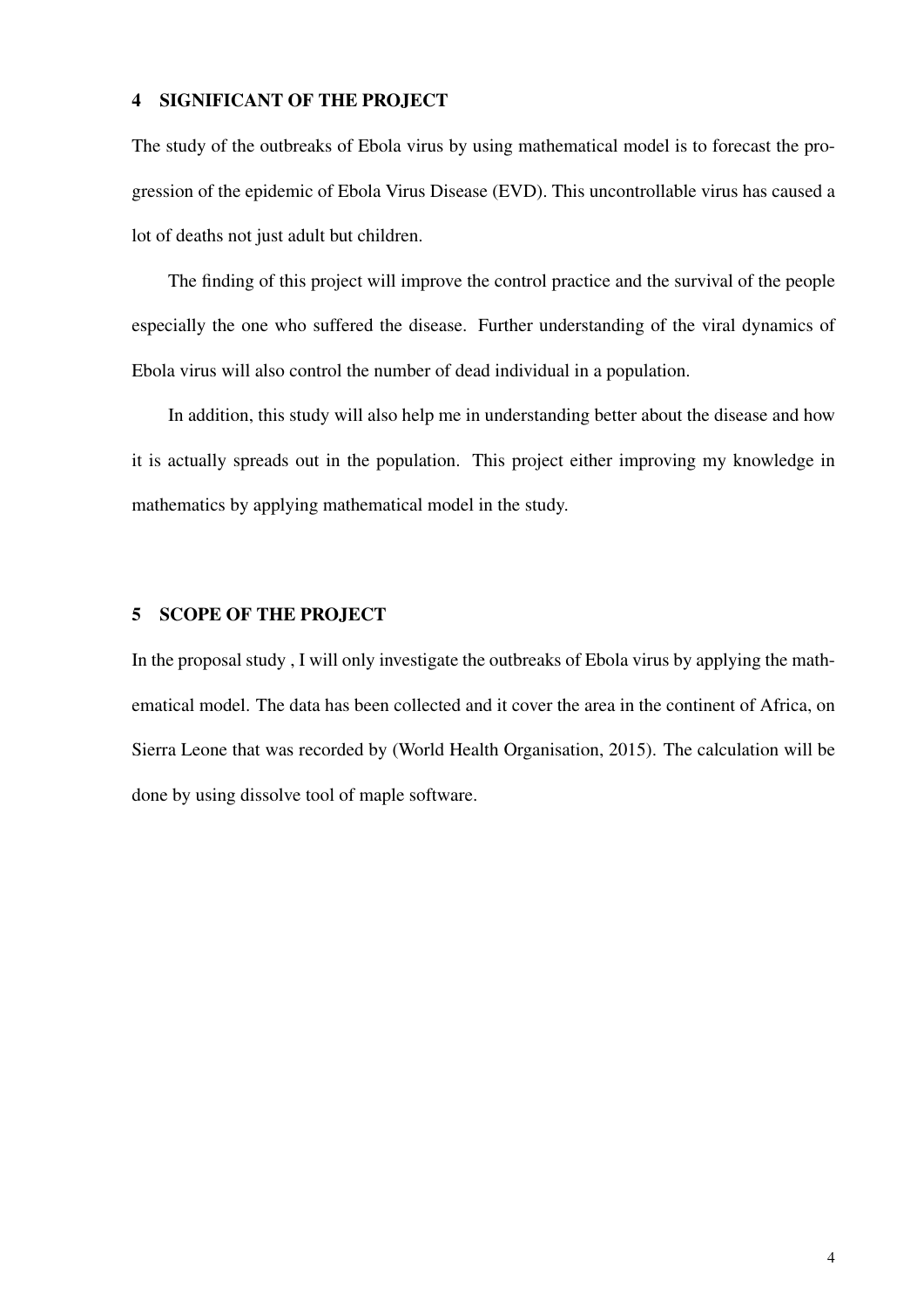### <span id="page-9-0"></span>6 DEFINITION OF TERMS AND CONCEPTS

The following are the definition of terms and concepts used in this project:

| Epidemic     | means a widespread occurrence of an infectious disease in a community at a particular<br>time, synonyms with outbreak, plague, pandemic and epizootic                    |
|--------------|--------------------------------------------------------------------------------------------------------------------------------------------------------------------------|
| Eradication  | The complete destruction of something                                                                                                                                    |
| Filoviridae  | A family threadlike RNA viruses that cause diseases in humans and nonhuman primates<br>(monkeys and chimpanzees)                                                         |
| Pathogens    | A bacterium, virus, or other microorganism that can cause disease                                                                                                        |
| Semen        | A viscid, whitish fluid that is produced in the male reproductive organs, containing<br>sperm.                                                                           |
| Myalgia      | Pain in the muscles or muscular rheumatism                                                                                                                               |
| Hiccups      | A quick, involuntary inhalation that follows a spasm of the diaphragma is suddenly<br>checked by closure of the glottis, producing a relatively, short and sharp sounds. |
| Epidemiology | The branch of the medical science concerns with the transmission, occurrence and<br>control of the epidemic disease                                                      |
| Diagnose     | To determine the identity of the illnesses or disease by a medical examination                                                                                           |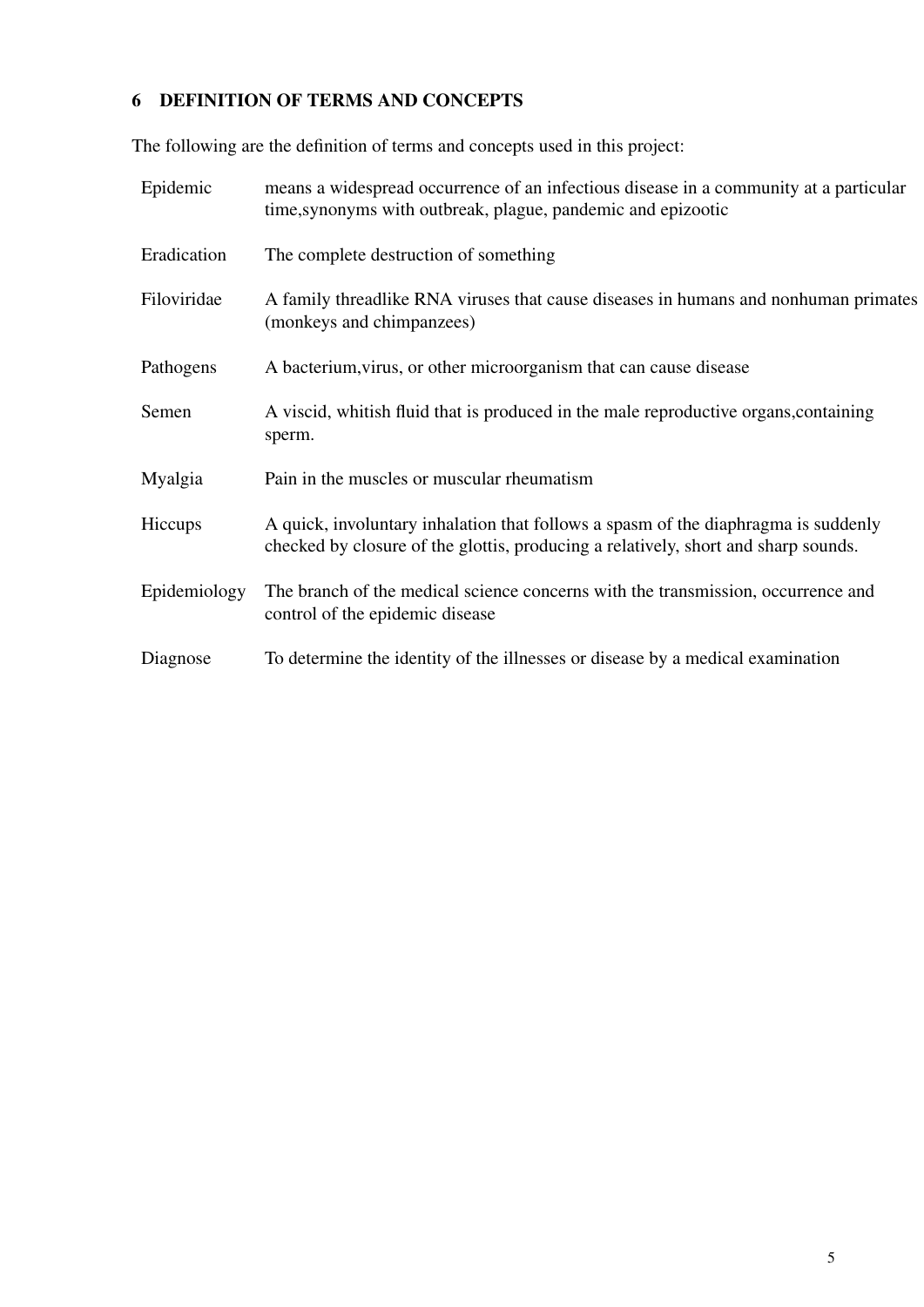#### <span id="page-10-0"></span>7 LITERATURE REVIEW

The SIR model was proposed by [\(Kermack et al., 1927\)](#page-16-5) to explain the cases of the frequent rapid rise and fall of cases frequently observed in the epidemics such as the cholera epidemic in London (1865), the Great Plague in London (1665-1666) and the plague in Bombay (1906). The SIR model created for the number of infected people by a contagious illness in a closed population. The population size is assumed to be fixed, instantaneous infectious agent in incubation period and the length of the disease is same as the duration of infectivity. A completely homogenous population with no age, social structure or spatial is also assumed by the SIR model. There are three coupled nonlinear ordinary differential equations consisted in the model, which the S represent the number of susceptible people,R is the number of recovered people, I is the number of infected people, $\beta$  is the rate of infection and  $\gamma$  is the rate of recovery.

According to [Cenciarelli et al.](#page-16-6) [\(2015\)](#page-16-6), it had investigate about the outbreak of the ebola virus disease in west Africa from 2013 until 2014. Based on the outbreak of the virus in West Africa an analysis was carried out on the epidemic spread and response of the Ebola virus. The Ebola virus epidemic burst in West Africa started in late of 2013. It has started in Guinea and continue to spread in several countries which are Liberia, Sierra Leone, Nigeria, Senegal and Mali. The geographical spread of the virus has followed to the large urban area. This condition has cause significant concern all over the world. The ability of reaching the far countries from endemic areas was mainly using fast transport. It was to induced several countries to issue health supervision and information documents for individuals that are coming or going to the area that was in risk. This paper had analyzed the geographical spread of the epidemics, by geographic area it also assessing the sequential appearance of cases considered the increase in mortality and cases to affected nations. The measures done by each international organization and government to contain the outbreak and the effectiveness were also evaluated.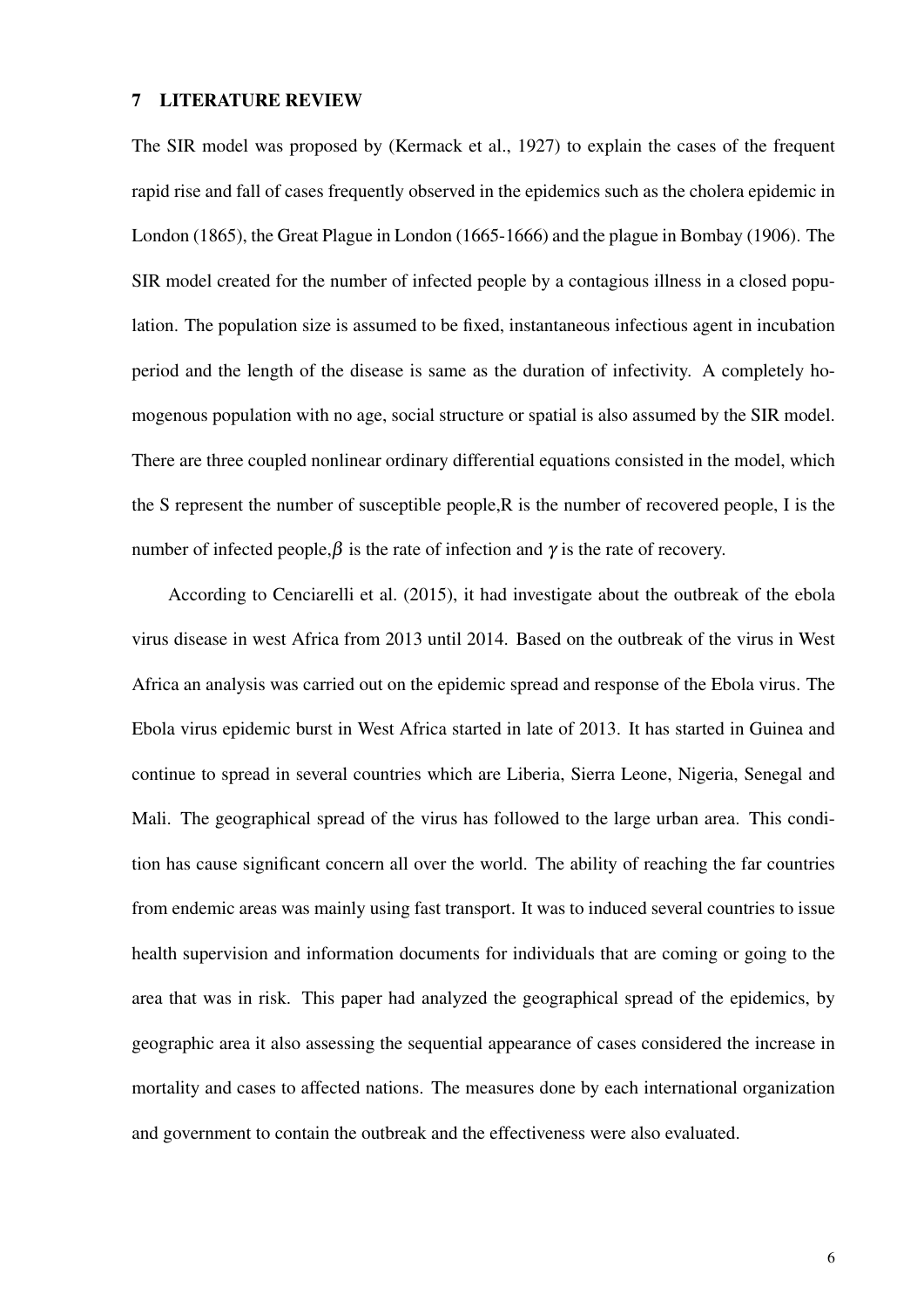Cited by [Nsubuga et al.](#page-16-7) [\(2014\)](#page-16-7), there are challenge of detecting and responding to the initial cluster of cases of outbreak. The staff who are undergone experiential training in the field of epidemiology and are working in a response system and a multi-disease surveillance that is adequately supported will know how to use the definition of case to identify cases suspect for viral hemorrhagic fevers. They will also know the need to transport and collect specimens safely to a laboratory to make initial diagnosis. In several countries, the epidemiology staff have different complimentary background training either as veterinary, medical or laboratory scientist. There are also the challenge of predicting the next outbreak in a country. In this paper, the recent outbreak of Ebola in West Africa had revealed three related public health systems and workforce challenge that has been addressed for enable the Africa to address the communicable and non communicable disease threats.

The current outbreak of Ebola virus in West Africa is the largest and most complex outbreak since the virus was discovered in 1976 which is firstly discovered. The Ebola virus continue affecting multiple countries in West Africa. Therefore, an epidemic model is impotant to optimize the eradication of Ebola. The epidemic model considered not only the spread of the Ebola virus but also the speed of manufacturing of the vaccine or drug for Ebola and possible feasible delivery system. From the existing data, a mathematical model of Ebola is parametrized.

In conclusion, the outbreak of Ebola is disastrous but under several methods the spreads of Ebola virus can be controlled. There are three approaches to optimize the eradication of Ebola which are the Vaccination intervention, Quarantine intervention and Delivery system optimization. By using a mathematical model apllying the SIR model it will also help to control the spread of the disease instead of increasing the potential of being survive from the disease in the future.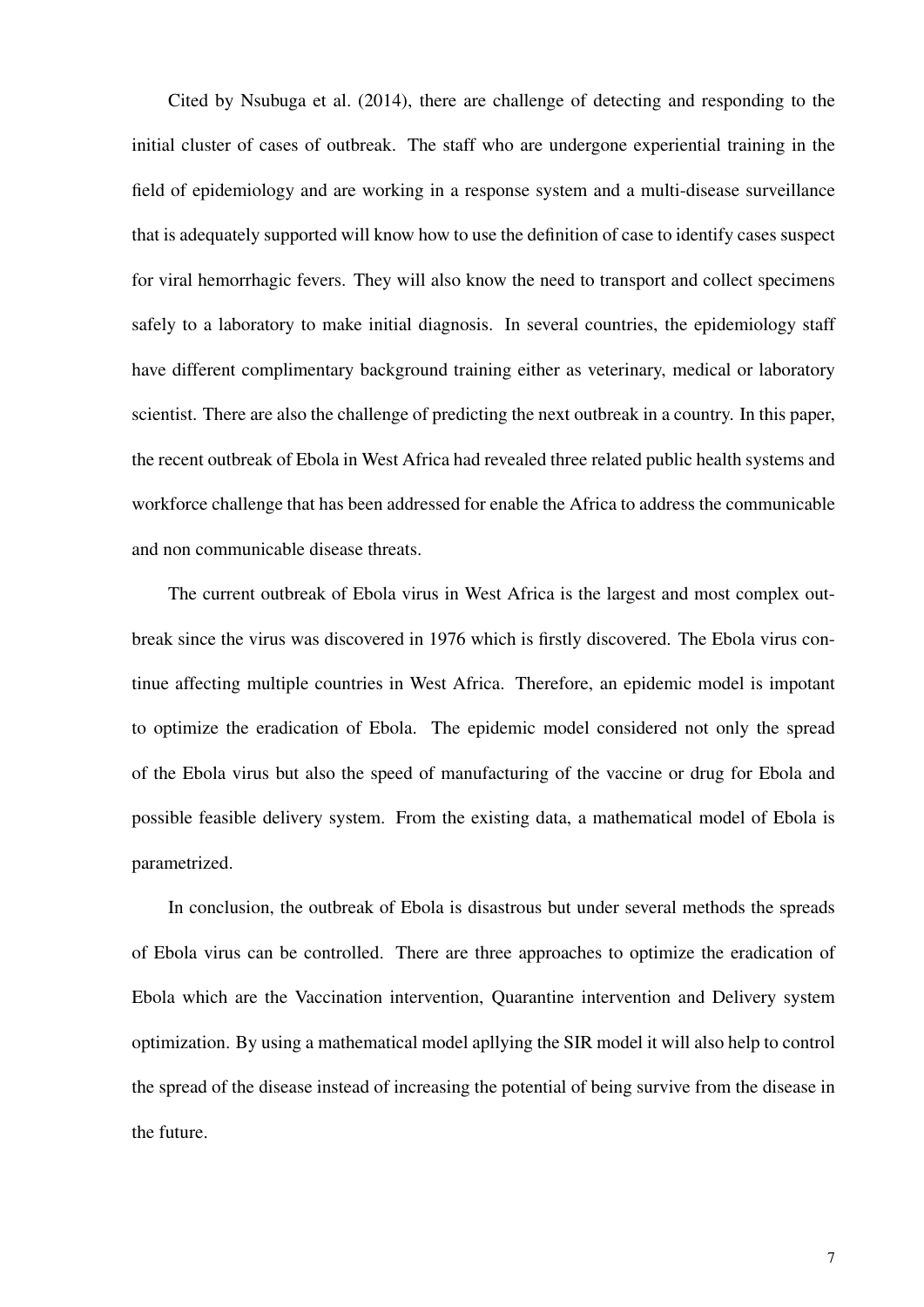### <span id="page-12-0"></span>8 METHODOLOGY

In epidemiology the SIR model is used to calculate the amount of susceptible, infected,

recovered people in a population. This model is a suitable one to use under the following assumptions:

- 1. Fixed population.
- 2. The person can leave the susceptible group only by being infected. A person can only leave the infected group by being recover from the disease. A person received immunity when the person has recovered once.
- 3. The probability of being infected are not affected by age,sex,social status and race.
- 4. Inherited immunity not exist.

### <span id="page-12-1"></span>8.1 APPLYING THE SIR MODEL

The SIR model are:

$$
\frac{dS}{dt} = -\beta SI\tag{1}
$$

$$
\frac{dI}{dt} = \beta SI - \gamma I \tag{2}
$$

$$
\frac{dR}{dt} = \gamma I \tag{3}
$$

At time t we will get;

$$
S(t) + I(t) + R(t) = N(t)
$$
\n(4)

where;

### S : The number of susceptible individuals

I : The number of individuals infected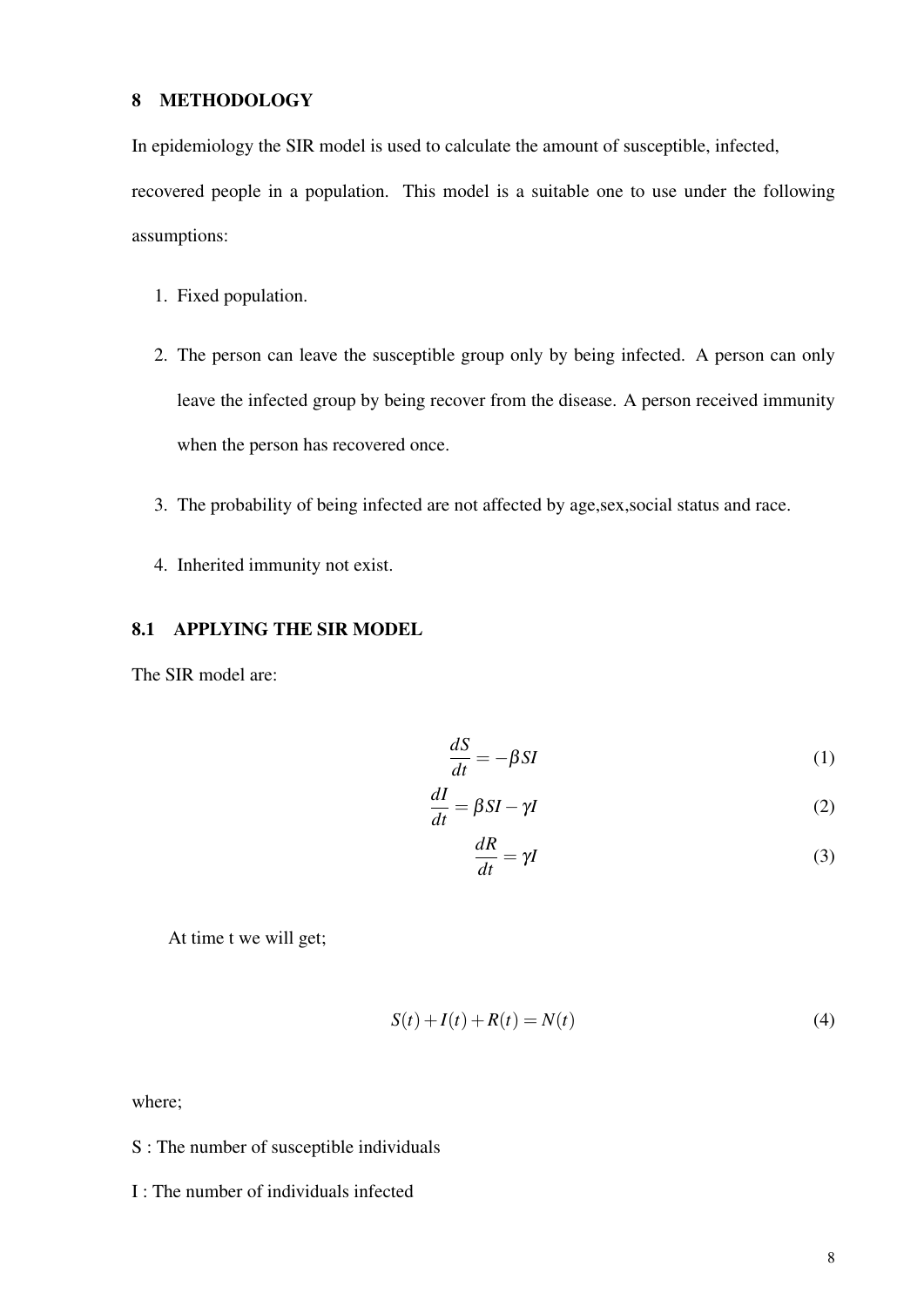- R : The number recovered individuals with total immunity
- N : Total Population
- $\beta$ : The rate of infection
- $\gamma$ : The rate of recovery

### <span id="page-13-0"></span>8.2 DATA COLLECTION

The table below shows the number of infected and the total population in the West African country, Sierra Leone by the World Health Organization.

<span id="page-13-2"></span>Table 8.1: Table of the population and infection cases

| Country                 | <b>Case Definition   Number of Cases   Total Population</b> |            |  |  |  |
|-------------------------|-------------------------------------------------------------|------------|--|--|--|
| Sierra Leone   Infected | 8704                                                        | $+6453000$ |  |  |  |

```
N = 6453000I = 8704R=0
```
Therefore, assigning the parameter value into the model, the number of susceptible individuals in the population is;

$$
S = N - (R + I)
$$

$$
N = 6444296
$$

### <span id="page-13-1"></span>8.3 PARAMETER VALUES

In order to calculate the rate of infection,  $\beta$  and the rate of recovery,  $\gamma$  it defined two more parameters:

$$
\gamma = \frac{1}{D} \tag{5}
$$

$$
\beta = \frac{M}{S} \tag{6}
$$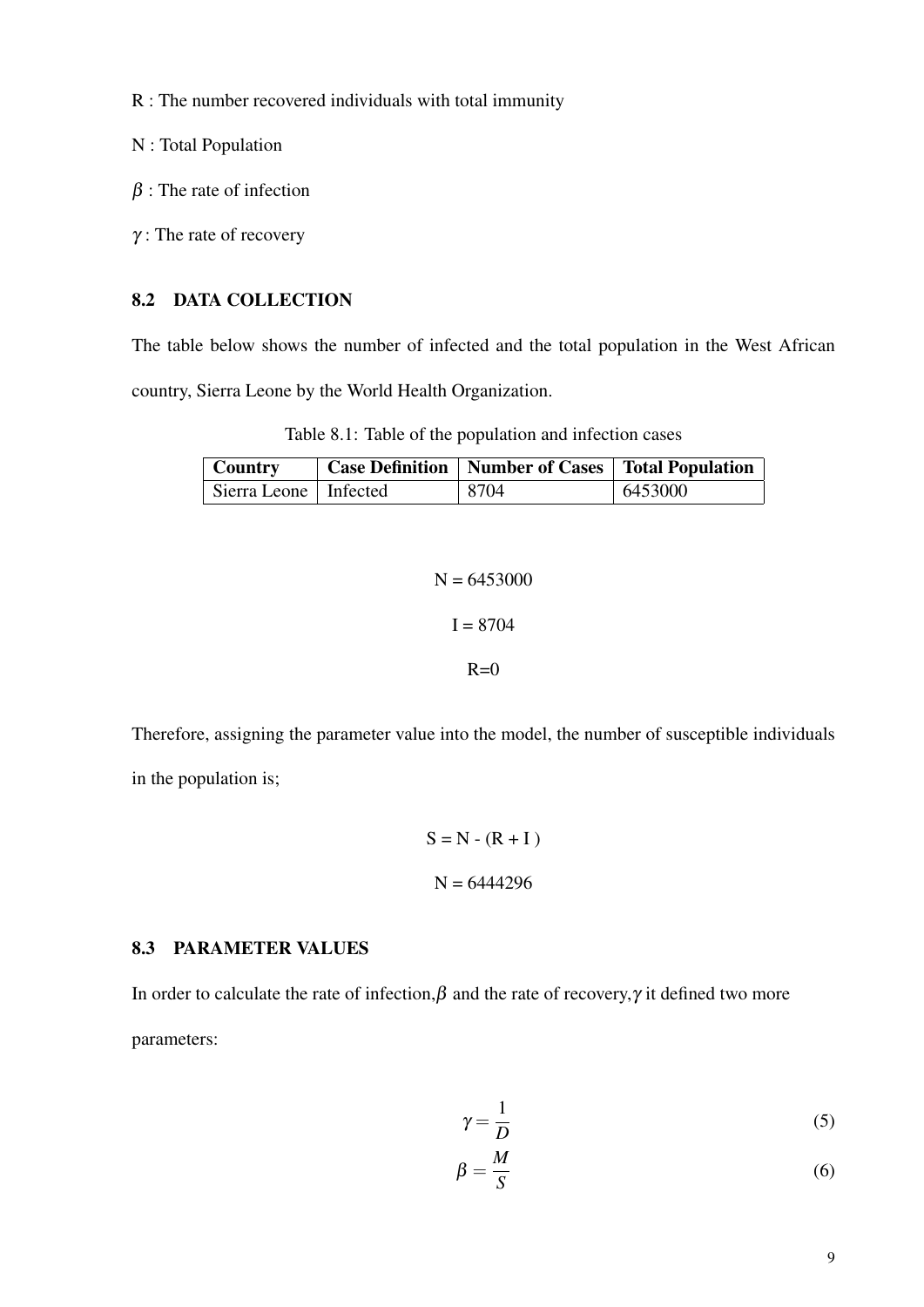where;

D : Duration of disease for the recovered people

M : Mortality rate who die per day ( 7/10 )

The World Health Organization has put the incubation period from 2 to 21 days. So that, the

EVD could be estimated and it has a duration of  $D = 10$ .

Therefore, we get the value of  $\gamma = 0.1$ 

In a meanwhile, the mortality rate  $(M)$  of the EVD had put by the WHO at 0.7. It means that the virus had killed seven patients out of 10 patients.

Therefore the value of  $\beta$  is;

 $β = 1.086 × 10<sup>-7</sup>$ 

### <span id="page-14-0"></span>8.4 INITIAL NUMBERS OF INFECTIVES

The table below shows the percentage of infected, susceptible and recovered individuals

<span id="page-14-3"></span>

| <b>Infected</b> | <b>Susceptible</b> | <b>Recovered</b> |
|-----------------|--------------------|------------------|
| 0.05            | 0.95               | 0.00             |
| 0.10            | 0.90               | 0.00             |
| 0.20            | 0.80               | 0.00             |
| 0.30            | 0.70               | 0.00             |

Table 8.2: Table of percentage of infected,susceptible, and recovered

### <span id="page-14-1"></span>8.5 RESULTS AND DISCUSSION

The results will be interpret and a discussion will be made.

### <span id="page-14-2"></span>9 PROJECT BENEFIT

The project of modelling the outbreaks of Ebola virus certainly being investigate and analyzed

for better future by improving the control practice for the survival of the infectious population.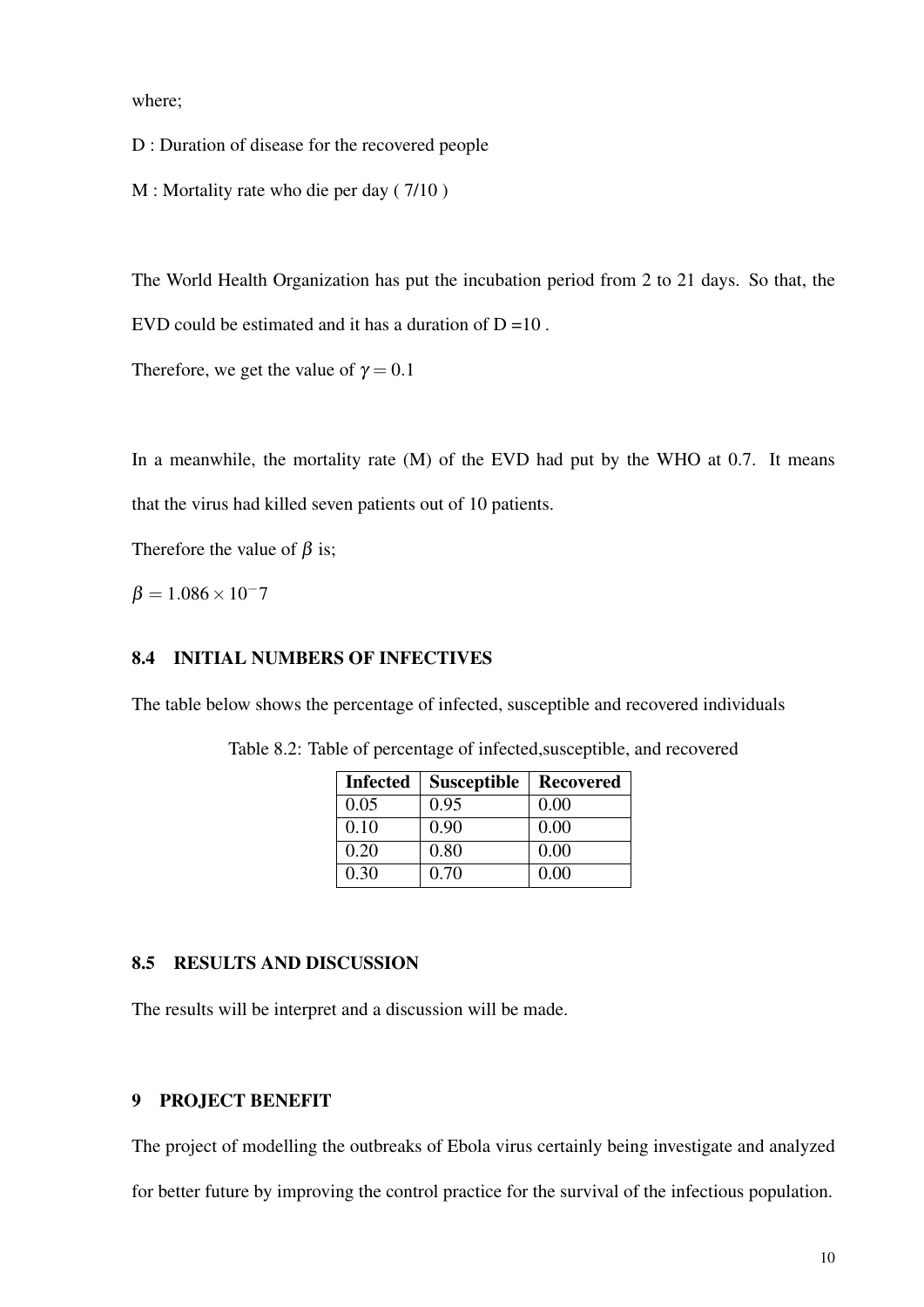### <span id="page-15-0"></span>10 PROJECT SCHEDULING

The project schedule for MAT530 and for MAT660 for the next coming semester is as follows.

| Tasks               | Term<br>Break | $\mathbf{1}$ | $\overline{\mathbf{z}}$ | з | 4 | 5 | 6 | $\overline{7}$ | 8 | 9 | 10 | 11 | 12 | 13 | 14 | 15 | 16 |
|---------------------|---------------|--------------|-------------------------|---|---|---|---|----------------|---|---|----|----|----|----|----|----|----|
| Find the supervisor |               |              |                         |   |   |   |   |                |   |   |    |    |    |    |    |    |    |
| and choose a topic  |               |              |                         |   |   |   |   |                |   |   |    |    |    |    |    |    |    |
| Preparation and     |               |              |                         |   |   |   |   |                |   |   |    |    |    |    |    |    |    |
| discussion:         |               |              |                         |   |   |   |   |                |   |   |    |    |    |    |    |    |    |
| introduction,       |               |              |                         |   |   |   |   |                |   |   |    |    |    |    |    |    |    |
| problem             |               |              |                         |   |   |   |   |                |   |   |    |    |    |    |    |    |    |
| statement,          |               |              |                         |   |   |   |   |                |   |   |    |    |    |    |    |    |    |
| objectives,         |               |              |                         |   |   |   |   |                |   |   |    |    |    |    |    |    |    |
| significant, scope  |               |              |                         |   |   |   |   |                |   |   |    |    |    |    |    |    |    |
| and definition of   |               |              |                         |   |   |   |   |                |   |   |    |    |    |    |    |    |    |
| terms.              |               |              |                         |   |   |   |   |                |   |   |    |    |    |    |    |    |    |
| Preparation and     |               |              |                         |   |   |   |   |                |   |   |    |    |    |    |    |    |    |
| discussion:         |               |              |                         |   |   |   |   |                |   |   |    |    |    |    |    |    |    |
| introduction,       |               |              |                         |   |   |   |   |                |   |   |    |    |    |    |    |    |    |
| literature review,  |               |              |                         |   |   |   |   |                |   |   |    |    |    |    |    |    |    |
| methodology and     |               |              |                         |   |   |   |   |                |   |   |    |    |    |    |    |    |    |
| references          |               |              |                         |   |   |   |   |                |   |   |    |    |    |    |    |    |    |
| Submit first draft  |               |              |                         |   |   |   |   |                |   |   |    |    |    |    |    |    |    |
| to supervisor       |               |              |                         |   |   |   |   |                |   |   |    |    |    |    |    |    |    |
| Written feedback    |               |              |                         |   |   |   |   |                |   |   |    |    |    |    |    |    |    |
| and make            |               |              |                         |   |   |   |   |                |   |   |    |    |    |    |    |    |    |
| correction          |               |              |                         |   |   |   |   |                |   |   |    |    |    |    |    |    |    |
| Submit second       |               |              |                         |   |   |   |   |                |   |   |    |    |    |    |    |    |    |
| draft to supervisor |               |              |                         |   |   |   |   |                |   |   |    |    |    |    |    |    |    |
| Written feedback    |               |              |                         |   |   |   |   |                |   |   |    |    |    |    |    |    |    |
| and make            |               |              |                         |   |   |   |   |                |   |   |    |    |    |    |    |    |    |
| correction          |               |              |                         |   |   |   |   |                |   |   |    |    |    |    |    |    |    |
| Submit final        |               |              |                         |   |   |   |   |                |   |   |    |    |    |    |    |    |    |
| proposal to the     |               |              |                         |   |   |   |   |                |   |   |    |    |    |    |    |    |    |
| coordinator         |               |              |                         |   |   |   |   |                |   |   |    |    |    |    |    |    |    |
| Preparation of oral |               |              |                         |   |   |   |   |                |   |   |    |    |    |    |    |    |    |
| presentation        |               |              |                         |   |   |   |   |                |   |   |    |    |    |    |    |    |    |
| Proposal            |               |              |                         |   |   |   |   |                |   |   |    |    |    |    |    |    |    |
| presentation        |               |              |                         |   |   |   |   |                |   |   |    |    |    |    |    |    |    |

<span id="page-15-1"></span>Figure 10.1: Project Schedule for MAT530

| <b>Tasks</b>          | Term<br>break | $\overline{1}$ | 2 | 3 | 4 | 5 | 6 | 8 | 9 | 10 | 11 | 12 | 13 | 14 |
|-----------------------|---------------|----------------|---|---|---|---|---|---|---|----|----|----|----|----|
| Development of        |               |                |   |   |   |   |   |   |   |    |    |    |    |    |
| SIR model             |               |                |   |   |   |   |   |   |   |    |    |    |    |    |
| Solving the           |               |                |   |   |   |   |   |   |   |    |    |    |    |    |
| difference equation   |               |                |   |   |   |   |   |   |   |    |    |    |    |    |
| Data collection       |               |                |   |   |   |   |   |   |   |    |    |    |    |    |
| Data Analysis         |               |                |   |   |   |   |   |   |   |    |    |    |    |    |
| Results and           |               |                |   |   |   |   |   |   |   |    |    |    |    |    |
| Discussion            |               |                |   |   |   |   |   |   |   |    |    |    |    |    |
| Comparative Study     |               |                |   |   |   |   |   |   |   |    |    |    |    |    |
| <b>Report Writing</b> |               |                |   |   |   |   |   |   |   |    |    |    |    |    |

<span id="page-15-2"></span>Figure 10.2: Project Schedule for MAT660 for next semester